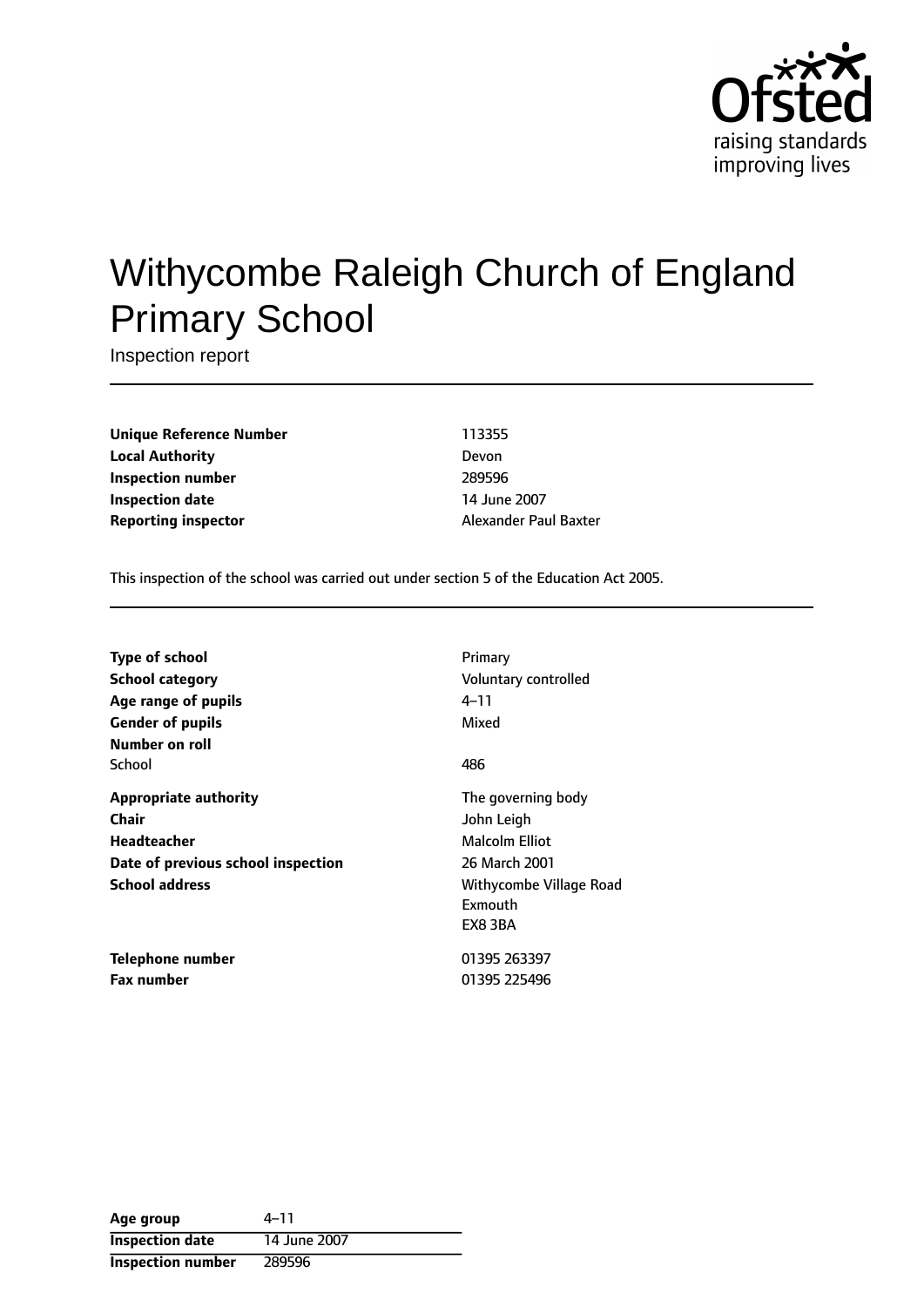© Crown copyright 2007

.

#### Website: www.ofsted.gov.uk

This document may be reproduced in whole or in part for non-commercial educational purposes, provided that the information quoted is reproduced without adaptation and the source and date of publication are stated.

Further copies of this report are obtainable from the school. Under the Education Act 2005, the school must provide a copy of this report free of charge to certain categories of people. A charge not exceeding the full cost of reproduction may be made for any other copies supplied.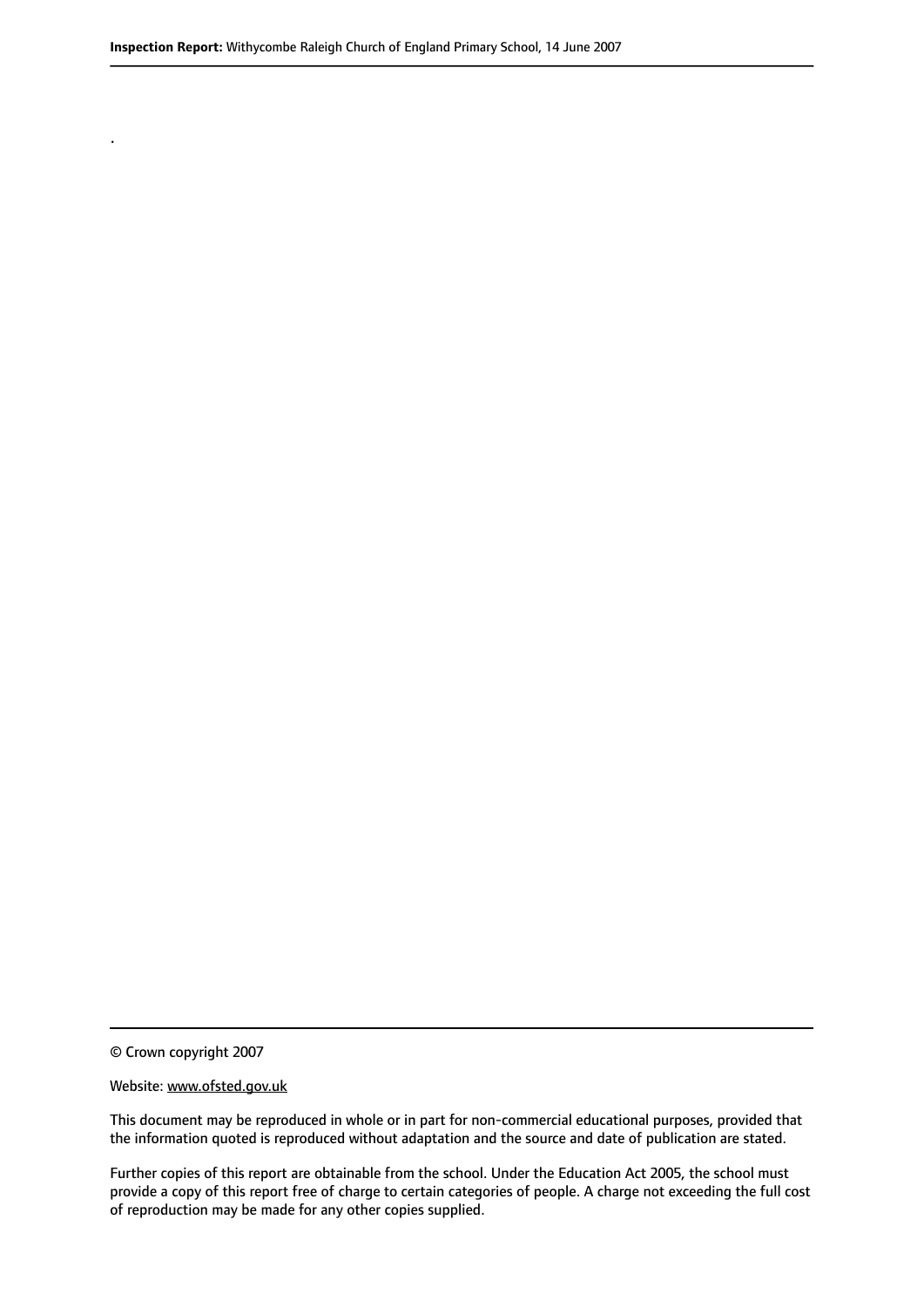# **Introduction**

The inspection was carried out by one Additional Inspector.

## **Description of the school**

This large primary school accepts pupils from the village and surrounding area. A below average number of pupils are known to be eligible for free school meals. An above average proportion of pupils have a statement of special educational need. The number of pupils from minority ethnic groups is low and very few pupils speak English as an additional language. Children's attainment on entry generally matches the level expected for their age.

## **Key for inspection grades**

| Grade 1 | Outstanding  |
|---------|--------------|
| Grade 2 | Good         |
| Grade 3 | Satisfactory |
| Grade 4 | Inadequate   |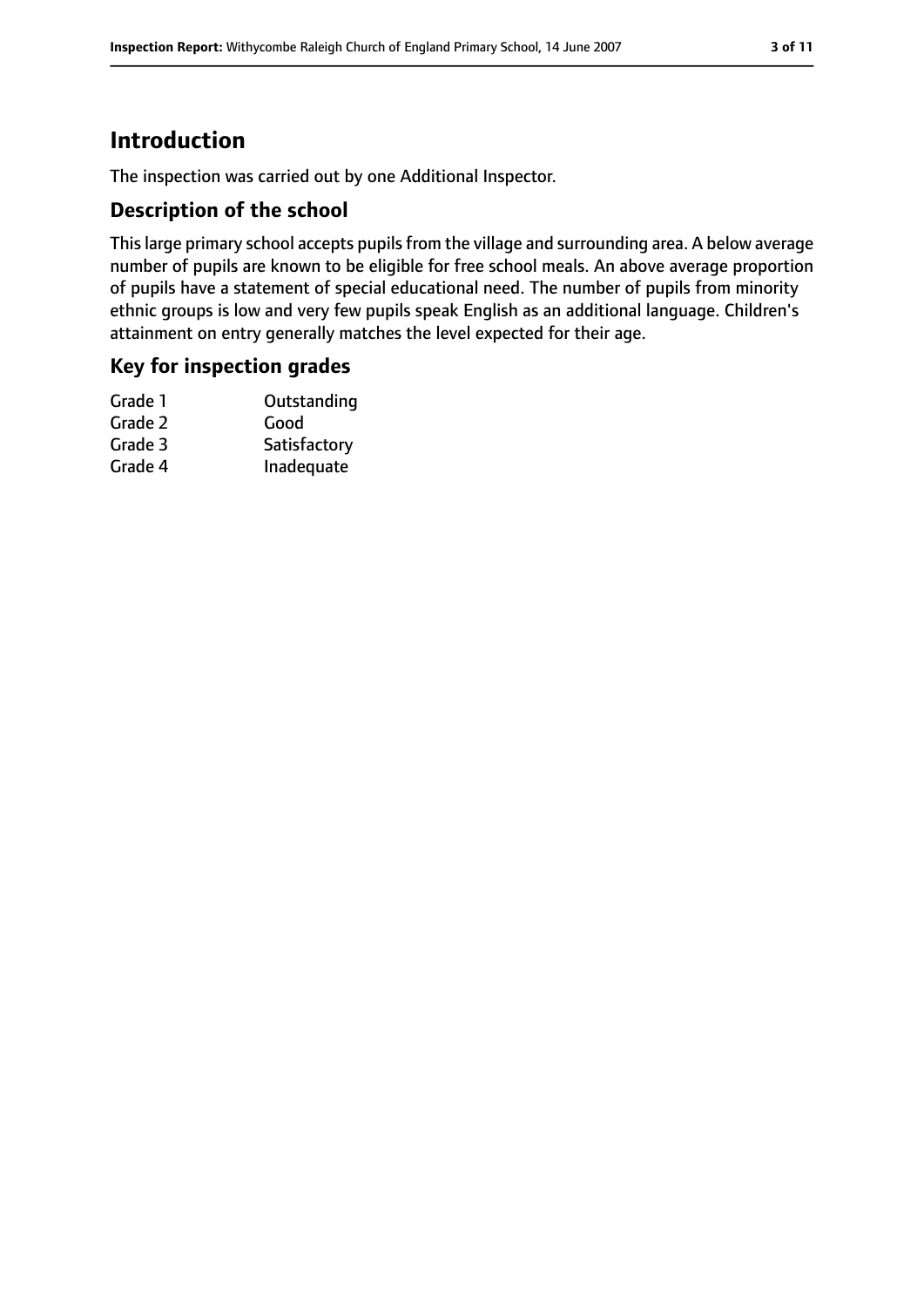# **Overall effectiveness of the school**

#### **Grade: 1**

This is an outstandingly successful school that seeks the best in all that it does. It has a distinctive caring Christian ethos. This is especially seen in the way all pupils, including an above average number with substantial learning difficulties and disabilities, are warmly welcomed and included into the school. Under the wise leadership of the headteacher, staff work extremely effectively as a team to establish a joy of learning in the pupils. As a result, pupils apply themselves diligently to their work, standards are well above average and pupils' achievement is outstanding. Standards have been sustained at an above average level in Year 6 for several years, and they continue to improve, despite an increasing number of pupils with complex needs. Pupils' personal development and well-being are also outstanding. Pupils adopt very healthy, safe lifestyles. When they leave the school they are very well equipped for the future. Parents are most appreciative of the school, one writing, 'We really couldn't be more pleased with our child's progress thanks to the supportive role played by the school.'

Teaching and learning are outstanding. Teachers and their assistants assess pupils' needs accurately and use this information effectively. Relevant challenges in reading and homework to extend learning typify this approach, which ensures that pupils build on previous learning. Excellent links with parents, outside agencies and others, including pre-school groups, have a beneficial impact on the pupils' well-being and support the outstanding quality of care, guidance and support they receive. This enables all pupils to flourish both academically and personally. An excellent curriculum, with enriching and often innovative learning opportunities in reading, mathematics, music and physical education, has a similar impact on the pupils' personal qualities as on their academic skills. Most pupils have very good opportunities to learn through practical activity, especially outdoors. At times, though, opportunities for pupils to learn more independently through practical activity, is limited by the lack of space in the mobile classrooms.

Children have an outstanding start in the Foundation Stage (Reception), especially in developing the confidence needed to succeed in a large school. Children are taught extremely well and make excellent progress as they move through the school. Standards are well above average in reading and writing and in mathematics and science by the end of Year 2. Pupils continue to make excellent progress in Years 3 to 6 and attain well above average standards in English, mathematics and science by the end of Year 6. Many pupils attain even higher levels of skill in speaking and listening, reading, music and physical education.

Leadership and management are outstanding. Self-evaluation is very effective and ensures continued improvement. This is evident in the consistently high quality of teaching and learning across the school.

## **What the school should do to improve further**

• Seek improvements to the accommodation so that pupils can learn even more successfully through independent practical work.

# **Achievement and standards**

#### **Grade: 1**

Pupils, including higher attainers and pupils with learning difficulties and disabilities, achieve outstandingly well in relation to their capabilities. This is because of consistently good and better teaching that has a cumulative impact on their learning. By Year 6 standards are well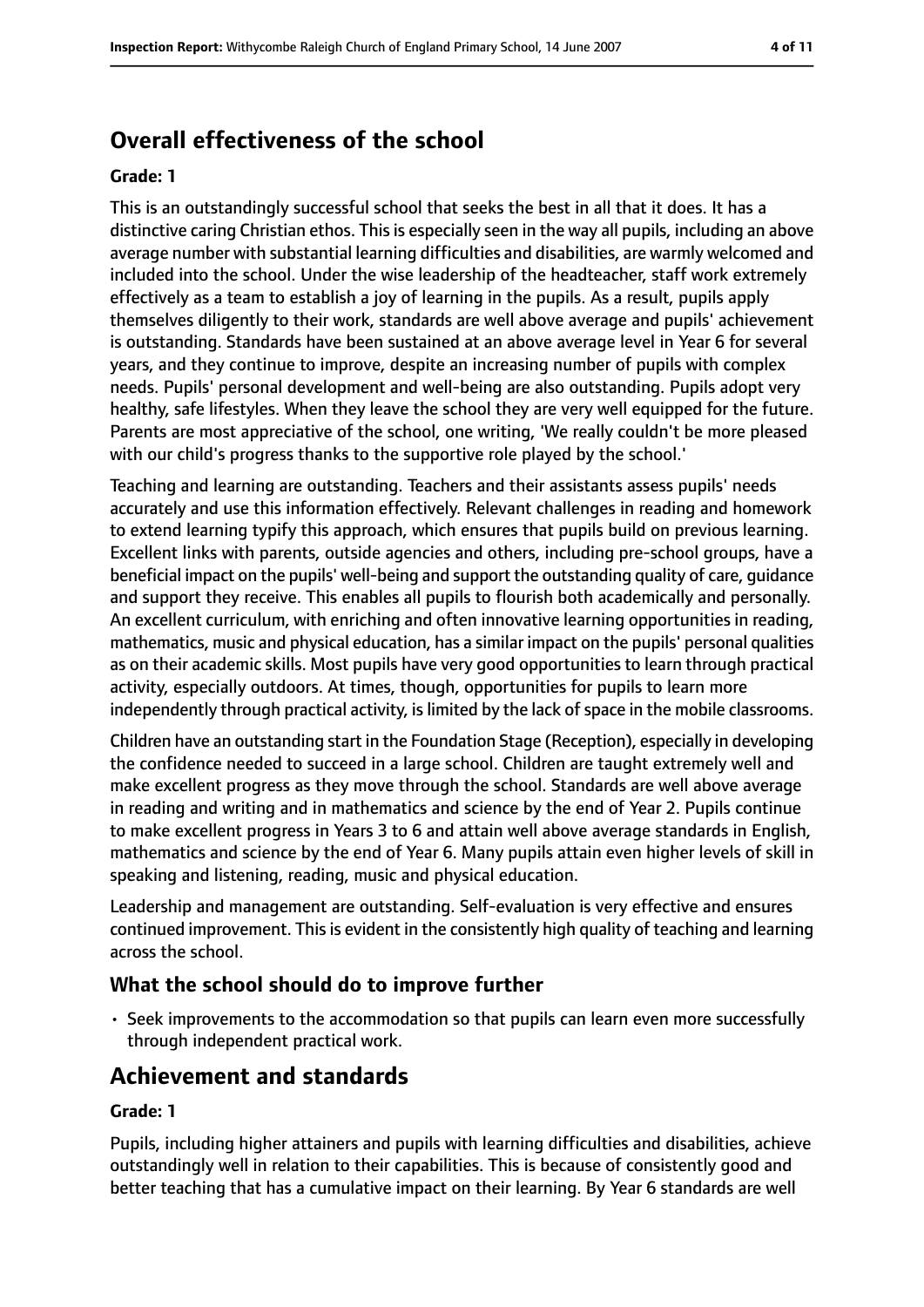above average. Attainment is broadly average when children start school. Children make excellent progress in Reception. Most children do extremely well in reading and in their personal, social, emotional and mathematical development. By the time they enter Year 1 most exceed the expected learning goals. Good and often better teaching, and therefore excellent progress, continues through Years 1 and 2. By the end of Year 2, standards are well above average in reading, writing, mathematics and science. Standards are rising as an increasing number of pupils attain above average standards in mathematics and writing. Very effective teaching ensures that excellent progress continues through Years 3 to 6. By the end of Year 6, standards are very high in reading and in speaking and listening. Standards are well above average in English, mathematics and science. Although improving, some middle attaining pupils, mostly boys, do not always write as neatly as they could. Across the school, a large number of pupils demonstrate considerable skills in music and sport.

# **Personal development and well-being**

#### **Grade: 1**

From the moment they enter school in Reception, children respond wholeheartedly to the warm relationships and stimulating opportunities offered to them. This was seen when some members of the school choir sang in beautiful harmony for the inspector. They gave of their best and showed a high regard for each other and a sense of pride in their school. Pupils say, 'We make sure there are no sad faces in our school.' The vast majority of pupils are extremely well behaved. A very small number of pupils with emotional needs react well to very effective support. Attendance is excellent and shows the pupils' great enjoyment of school.

The pupils' spiritual, moral and social development is excellent. Pupils have a good knowledge of world cultures, but their awareness of multicultural Britain is relatively weaker. On the day of the inspection the school was granted the 'Devon Healthy School Award'. The pupils live up to this accolade and adopt healthy, safe lifestyles. Pupils make outstanding contributions to the Church and local community by participating in choral, musical and charitable events. The school council takes a lead role in several initiatives, especially charitable fund raising and recycling, for example. The pupils' well developed academic and personal skills, including their self-confidence and social awareness, prepare them fully for their future lives.

# **Quality of provision**

## **Teaching and learning**

#### **Grade: 1**

Teaching has a consistent and very positive impact on pupils' achievement. Teachers set a lively pace and often use interactive whiteboards in a visually interesting way. This was seen in pupils' high levels of enjoyment, for example in Year 6, when writing imaginative 'nonsense poems'. Teachers and their assistants promote excellent relationships with pupils and encourage high expectations for attainment and behaviour.

Lessons are typified by the precise way teachers share learning intentions with pupils. Teachers encourage pupils to explain their strategies and use assessment accurately to match work to the pupils' needs. From Reception to Year 6, teachers use questioning very effectively to draw out pupils' ideas and to build new learning. Teachers enrich learning by encouraging pupils to evaluate their own and each other's work and to accept responsibility. All teachers emphasise practical learning as much as they can, for example in science, by using extensive outdoor areas very effectively. Occasionally, pupils in mobile classrooms lack the space to explore their ideas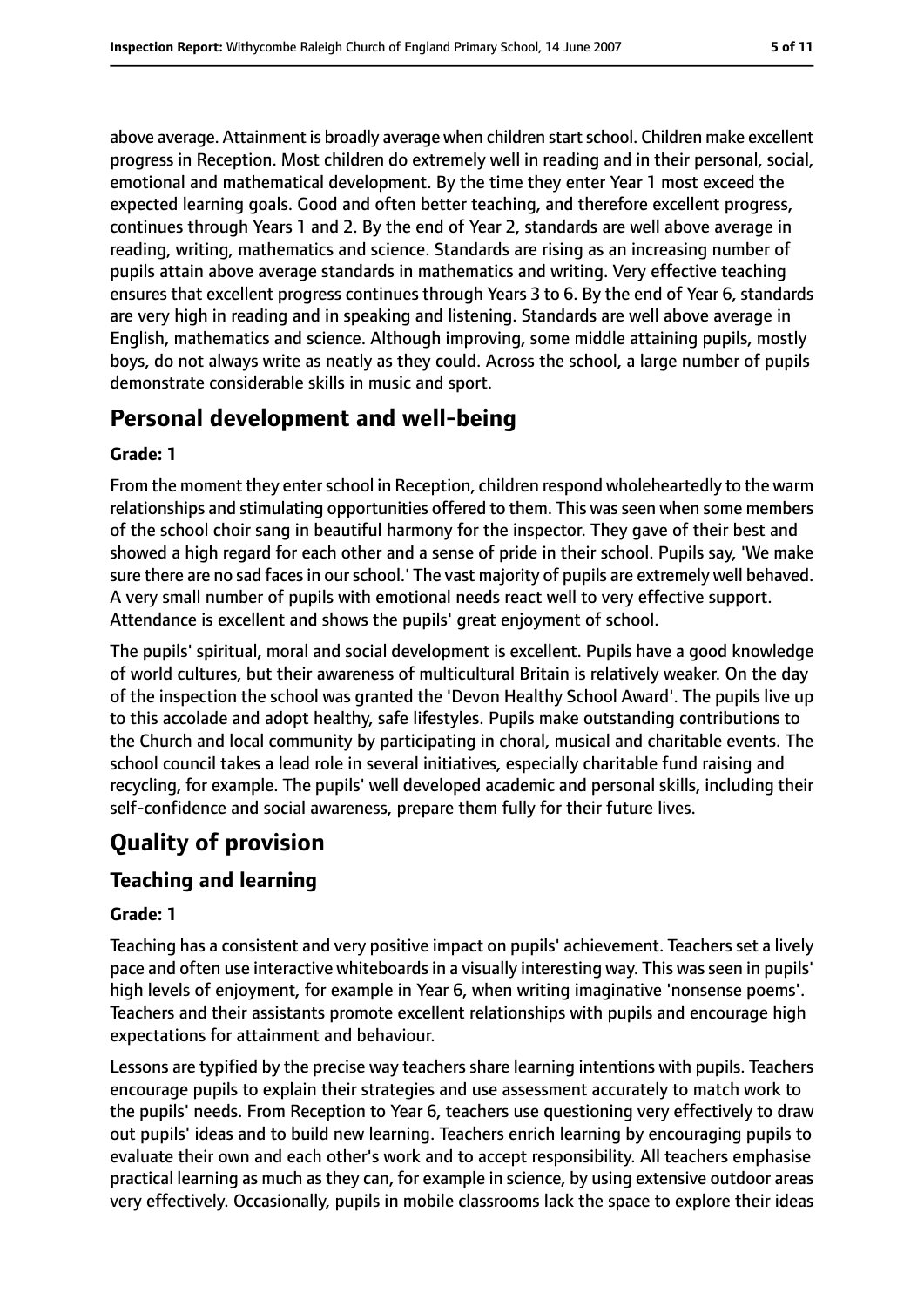more independently and practically. Although standards are improving, expectations of pupils' handwriting are not always high enough. The teaching of mathematics is a consistent strength because pupils learn through 'real-life' problem-solving activities. Reading is also taught very effectively because books are matched to pupils' abilities.

#### **Curriculum and other activities**

#### **Grade: 1**

The curriculum, including in Reception, is planned exceedingly well ensuring a sharp match to the pupils' differing needs and capabilities. It is enriched by an outstanding range of well attended clubs and events and by a well considered personal, social and health education programme. These are supported by excellent links with parents, the local community and outside agencies. These links enhance the pupils' academic learning and their personal development and well-being.

Numerous, and often outstanding, opportunities and pupils' performance in music and sport enhance the pupils' enjoyment of school. Teachers emphasise literacy, numeracy and information and communication technology (ICT) and develop these skills strongly within other subjects to sustain pupils' excellent academic progress. The school's innovative strategy for developing reading skills is a highly effective feature. Well designed outdoor areas encourage independent practical learning, although occasionally the limited space in some classrooms restricts this type of activity.

## **Care, guidance and support**

#### **Grade: 1**

All adults who work in the school are very well trained, share their expertise and safeguard the pupils' well-being diligently. Staff work very effectively with parents, pre-school providers and other outside agencies. Together they sustain high quality pastoral care and academic guidance that enable pupils to flourish academically and socially. Parents are quick to praise the support given to their children, one writing, 'I feel very lucky that my children attend a school that really cares.'

Assessment procedures are used in a consistent and very effective manner to include pupils equally, to meet differing needs and to sustain excellent progress. These elements typify the support given to pupils with learning difficulties and disabilities and to children in Reception. Staff set pupils appropriately challenging academic and personal targets for improvement. Staff involve pupils with increasingly good effect by raising the expectations as they progress, for example in reading through the 'Library Fiction Challenge'. Teachers keep pupils well informed both orally and through informative marking. Significant improvements in pupils' reading, mathematics and behaviour illustrate this well.

# **Leadership and management**

#### **Grade: 1**

The headteacher and associate headteacher work very closely together and lead in an inspirational manner. They emphasise a distinctive caring Christian ethos that underpins the pupils'successful learning. Leadership and managementstructures are extremely well considered. Teamwork enables outstanding classroom practitioners as well as colleagues with managerial roles to make excellent contributions. Governors give outstanding support. Together with the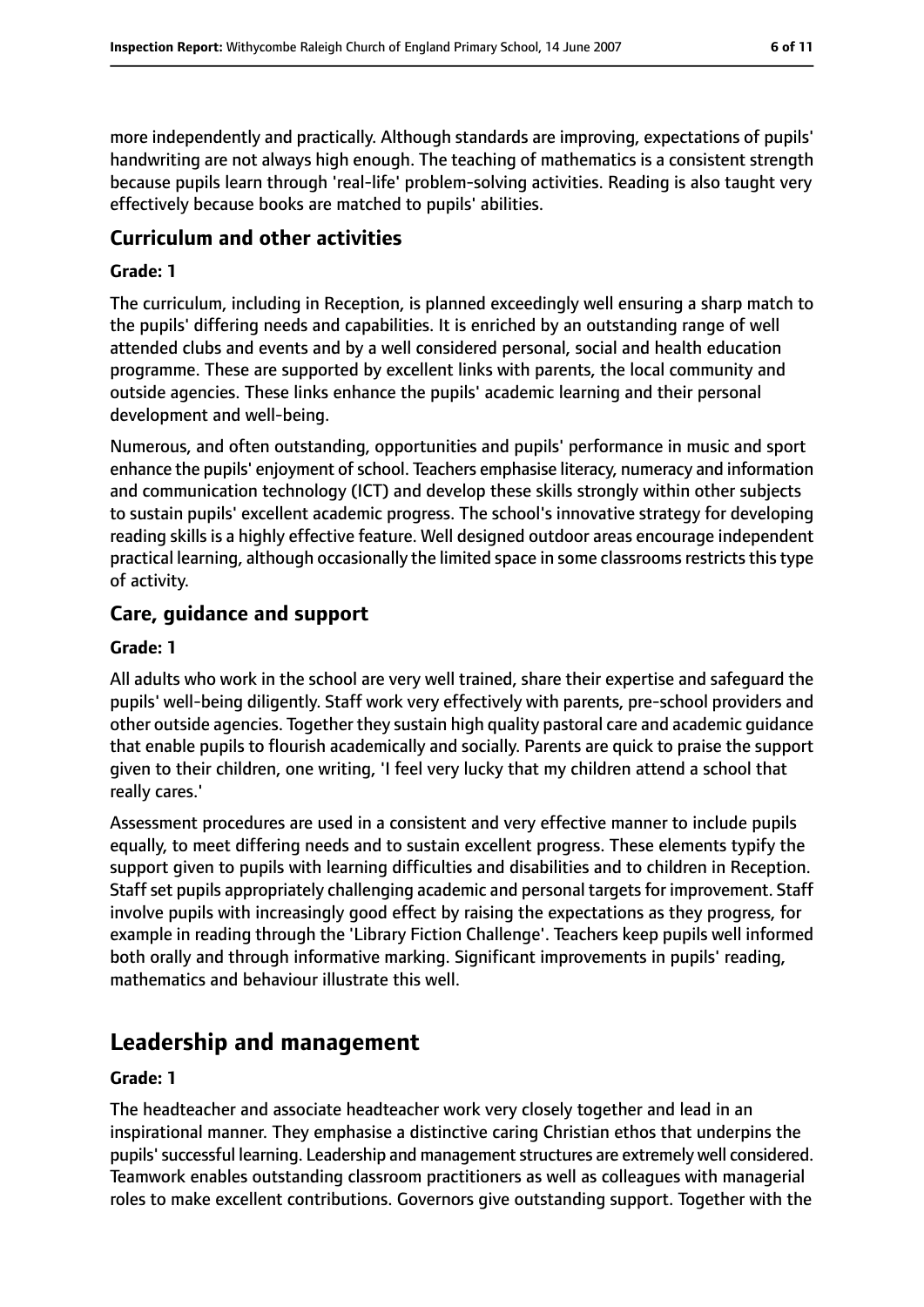headteacher, they have played a key role in appointing new staff with expertise. They set high expectations that skills are to be shared fully to meet pupils' needs. Parents and outside specialists are consulted regularly and their views are acted upon. Self-evaluation, especially the analysis of pupils' progress, is accurate and is used most effectively to promote continuous improvement. The school's success lies in this precise approach and knowing how to help pupils reach their full potential.

Leaders and managers ensure the best use of, in places, very limited accommodation. The school modestly judges its overall effectiveness as good, but it has an outstanding track record of bringing about improvements. These include, to list but a few, raising pupils' achievement in reading, mathematics and ICT and improving attendance and behaviour. These show that the school has an excellent capacity to improve even more.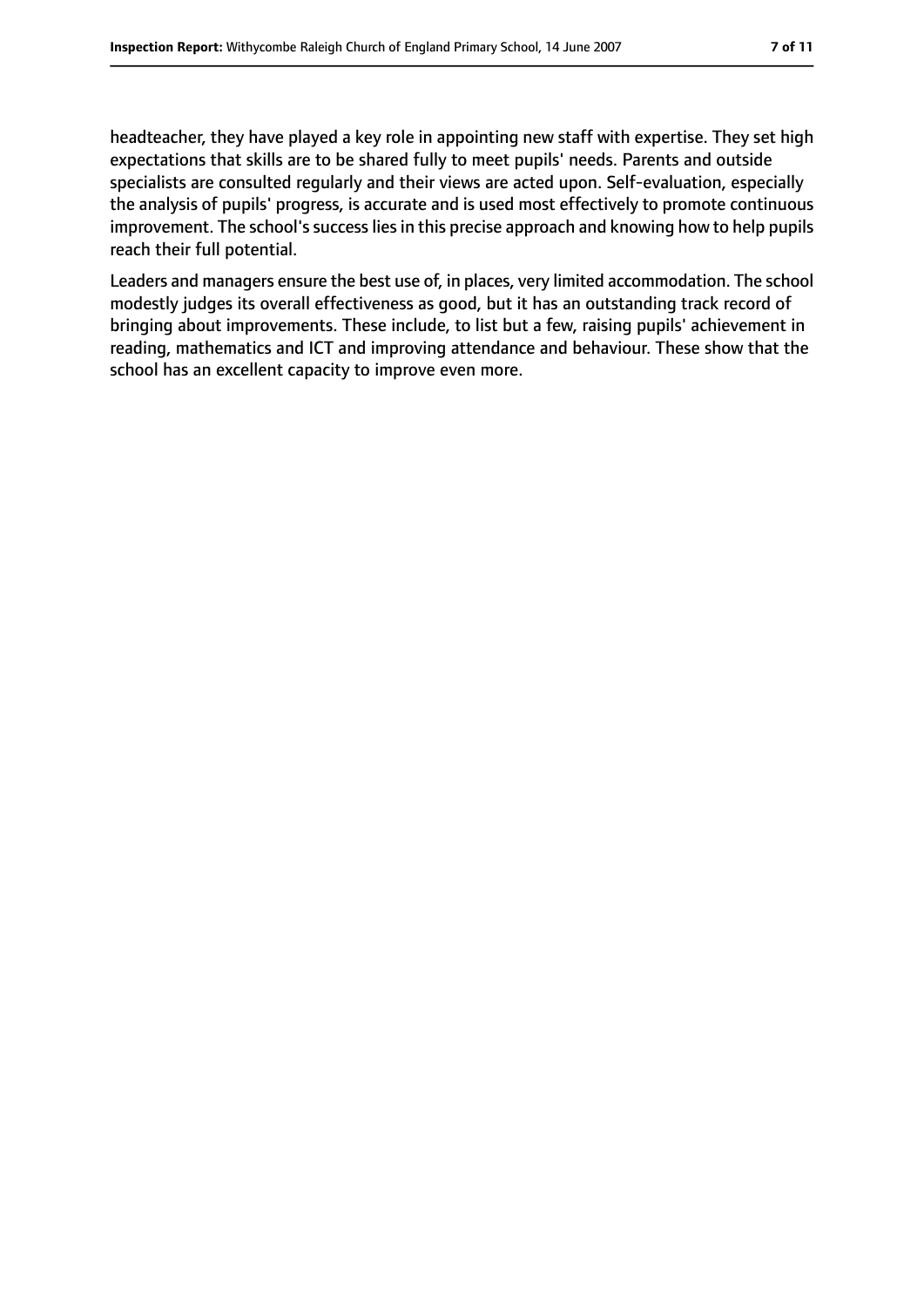**Any complaints about the inspection or the report should be made following the procedures set out in the guidance 'Complaints about school inspection', which is available from Ofsted's website: www.ofsted.gov.uk.**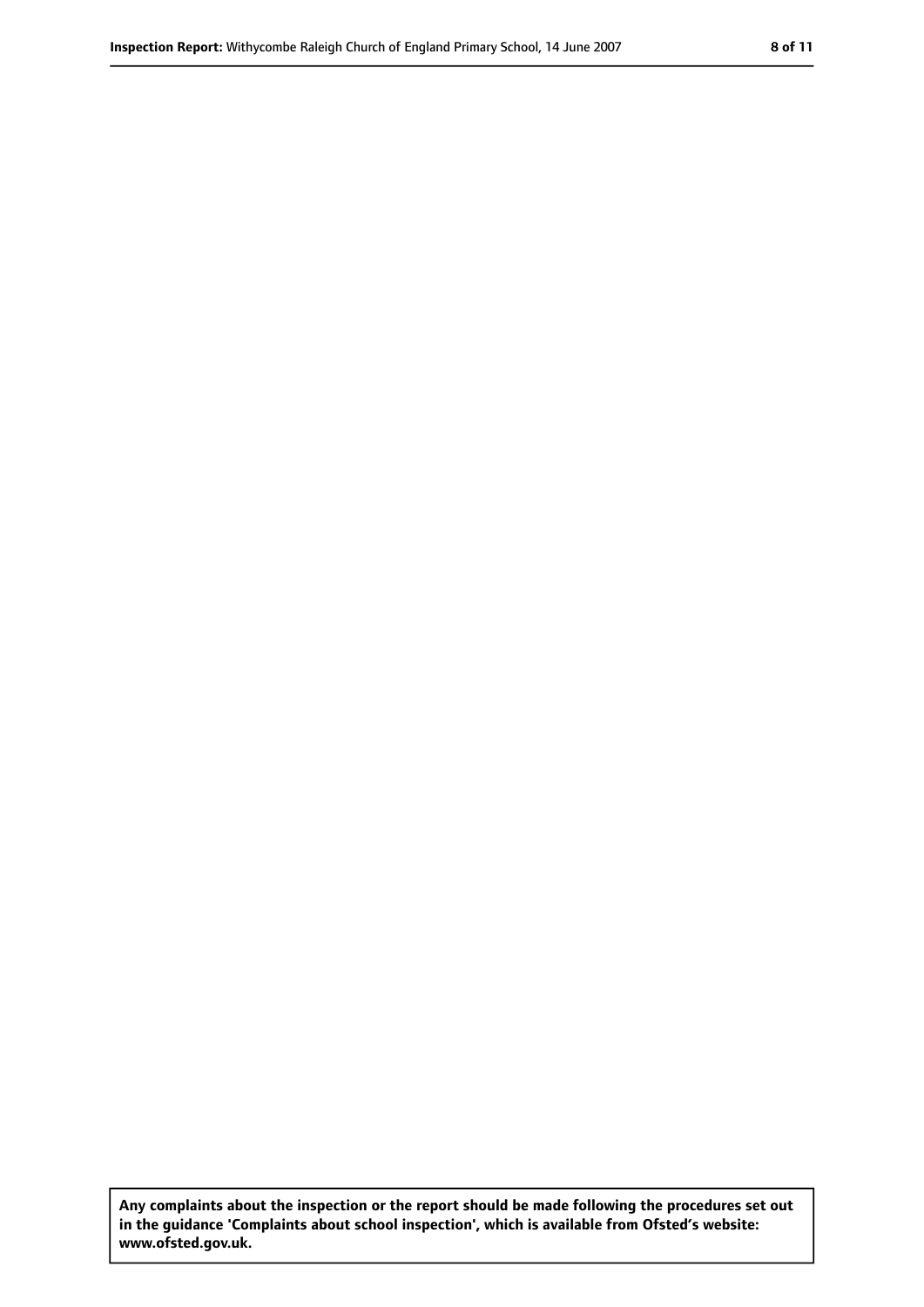# **Inspection judgements**

| $^{\text{!}}$ Key to judgements: grade 1 is outstanding, grade 2 good, grade 3 satisfactory, and grade 4 | School         |
|----------------------------------------------------------------------------------------------------------|----------------|
| inadeguate                                                                                               | <b>Overall</b> |

# **Overall effectiveness**

| How effective, efficient and inclusive is the provision of education, integrated<br>care and any extended services in meeting the needs of learners? |     |
|------------------------------------------------------------------------------------------------------------------------------------------------------|-----|
| How well does the school work in partnership with others to promote learners'<br>well-being?                                                         |     |
| The quality and standards in the Foundation Stage                                                                                                    |     |
| The effectiveness of the school's self-evaluation                                                                                                    |     |
| The capacity to make any necessary improvements                                                                                                      |     |
| Effective steps have been taken to promote improvement since the last<br>inspection                                                                  | Yes |

## **Achievement and standards**

| How well do learners achieve?                                                                               |  |
|-------------------------------------------------------------------------------------------------------------|--|
| The standards <sup>1</sup> reached by learners                                                              |  |
| How well learners make progress, taking account of any significant variations between<br>groups of learners |  |
| How well learners with learning difficulties and disabilities make progress                                 |  |

## **Personal development and well-being**

| How good is the overall personal development and well-being of the<br>learners?                                  |  |
|------------------------------------------------------------------------------------------------------------------|--|
| The extent of learners' spiritual, moral, social and cultural development                                        |  |
| The behaviour of learners                                                                                        |  |
| The attendance of learners                                                                                       |  |
| How well learners enjoy their education                                                                          |  |
| The extent to which learners adopt safe practices                                                                |  |
| The extent to which learners adopt healthy lifestyles                                                            |  |
| The extent to which learners make a positive contribution to the community                                       |  |
| How well learners develop workplace and other skills that will contribute to<br>their future economic well-being |  |

## **The quality of provision**

| $\mid$ How effective are teaching and learning in meeting the full range of the $\mid$<br>  learners' needs?               |  |
|----------------------------------------------------------------------------------------------------------------------------|--|
| $\mid$ How well do the curriculum and other activities meet the range of needs $\mid$<br>$\mid$ and interests of learners? |  |
| How well are learners cared for, quided and supported?                                                                     |  |

## **Annex A**

 $^1$  Grade 1 - Exceptionally and consistently high; Grade 2 - Generally above average with none significantly below average; Grade 3 - Broadly average to below average; Grade 4 - Exceptionally low.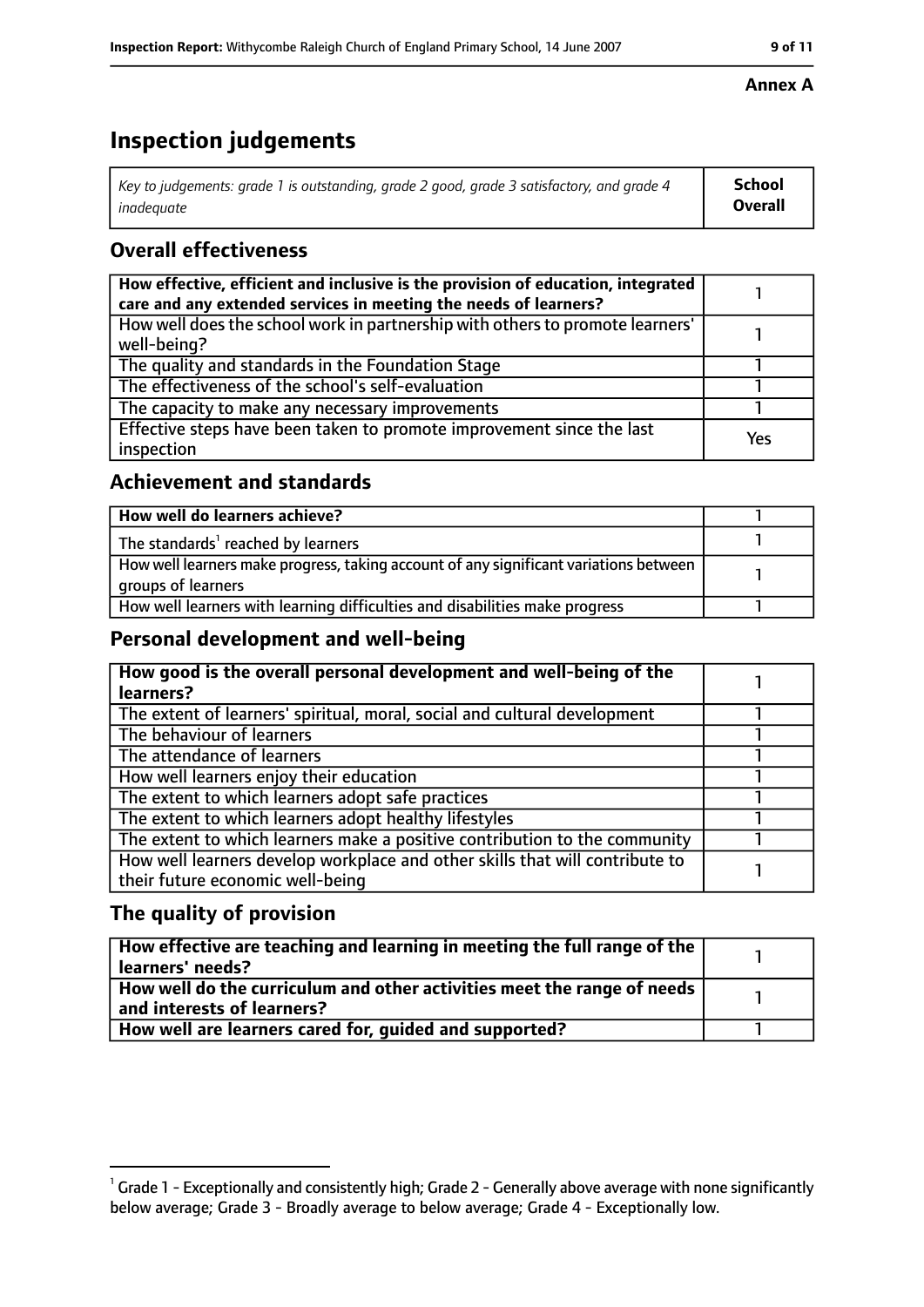#### **Annex A**

# **Leadership and management**

| How effective are leadership and management in raising achievement<br>and supporting all learners?                                              |           |
|-------------------------------------------------------------------------------------------------------------------------------------------------|-----------|
| How effectively leaders and managers at all levels set clear direction leading<br>to improvement and promote high quality of care and education |           |
| How effectively performance is monitored, evaluated and improved to meet<br>challenging targets                                                 |           |
| How well equality of opportunity is promoted and discrimination tackled so<br>that all learners achieve as well as they can                     |           |
| How effectively and efficiently resources, including staff, are deployed to<br>achieve value for money                                          |           |
| The extent to which governors and other supervisory boards discharge their<br>responsibilities                                                  |           |
| Do procedures for safequarding learners meet current government<br>requirements?                                                                | Yes       |
| Does this school require special measures?                                                                                                      | <b>No</b> |
| Does this school require a notice to improve?                                                                                                   | No        |